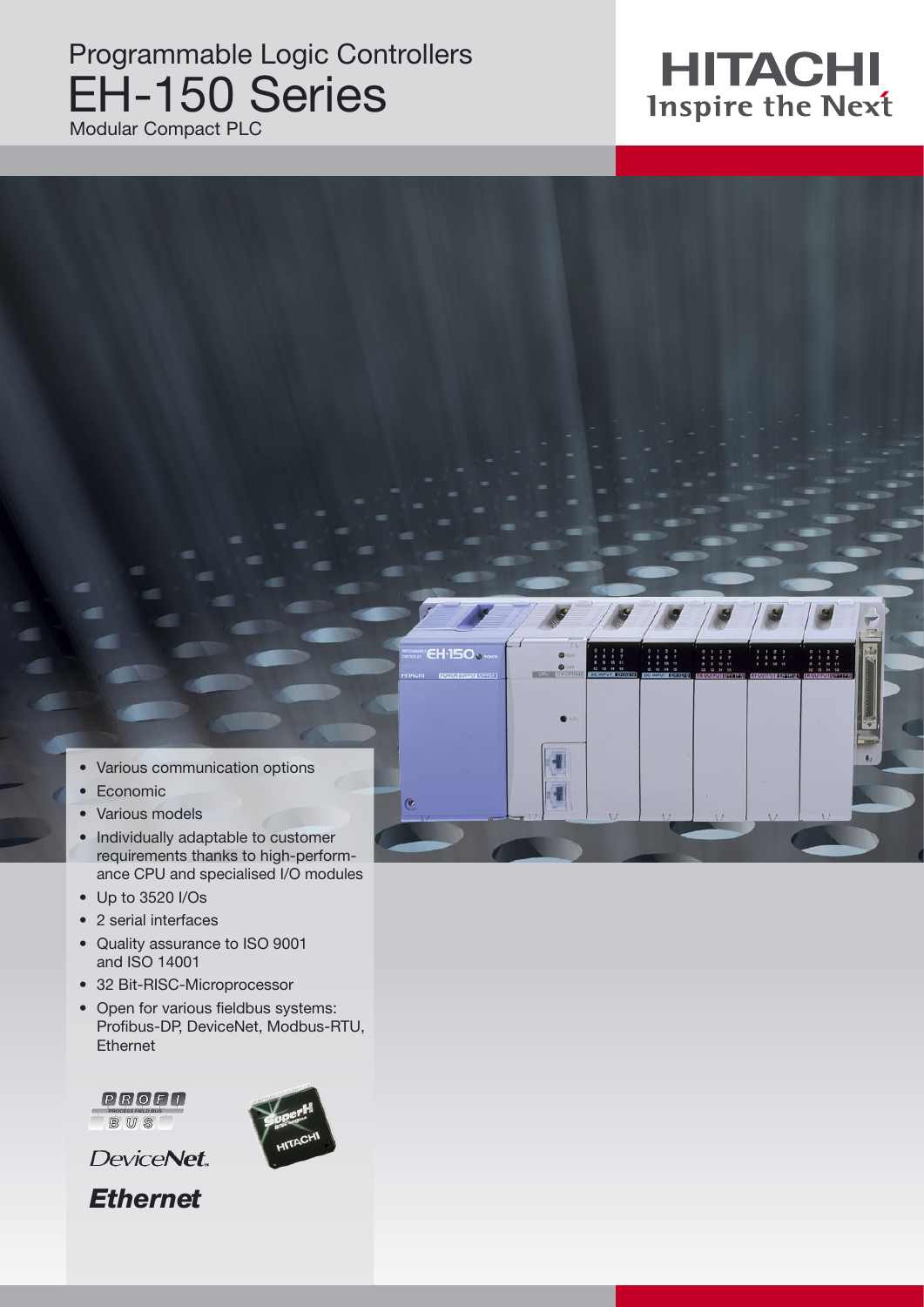## Programmable Logic Controllers EH-150 Series

Modular Compact PLC

| <b>CPU Modules</b>    |                                                                                                                                                                                                 | <b>Memory Cards</b> |                                                                                               |
|-----------------------|-------------------------------------------------------------------------------------------------------------------------------------------------------------------------------------------------|---------------------|-----------------------------------------------------------------------------------------------|
| Model                 | Specifications                                                                                                                                                                                  | Model               | <b>Specifications</b>                                                                         |
| EH-CPU104A            | 16 kByte Program memory,<br>2 x RS-232 (19.2 kbps),                                                                                                                                             | <b>EH-MEMP</b>      | Memory copy function,<br>192 kByte Flash memory                                               |
|                       | max. 8 I/O modules, 1 µs cycle time                                                                                                                                                             | <b>EH-MEMD</b>      | Memory copy function, 64 kByte flash memory,                                                  |
| EH-CPU208A            | 32 kByte Program memory,<br>real-time clock, 2 x RS-232 (38.4 kbps),<br>max. 16 I/O modules, 1 µs cycle time                                                                                    |                     | 384 kWord flash data memory                                                                   |
| EH-CPU316A            | 64 kByte Program memory,<br>real-time clock, 1 x RS-232 + 1 x RS-422/485,<br>max. 16 I/O modules,<br>communication module control function,<br>memory card control function, 1 µs cycle time    |                     |                                                                                               |
| EH-CPU516             | 64 kByte Program memory,<br>real-time clock, 1 x RS-232 + 1 x RS-422/485,<br>max. 33 I/O modules,<br>communication module control function,<br>memory card control function, 0.1 µs cycle time  |                     |                                                                                               |
| EH-CPU548             | 192 kByte Program memory,<br>real-time clock, 1 x RS-232 + 1 x RS-422/485,<br>max. 55 I/O modules,<br>communication module control function,<br>memory card control function, 0.1 µs cycle time |                     |                                                                                               |
| <b>Base Racks</b>     |                                                                                                                                                                                                 |                     |                                                                                               |
| Model                 | Specifications                                                                                                                                                                                  |                     |                                                                                               |
| EH-BS3A               | Slots for 3 I/O modules<br>+ power supply module + CPU module                                                                                                                                   |                     |                                                                                               |
| EH-BS5A               | Slots for 5 I/O modules<br>+ power supply module + CPU module                                                                                                                                   |                     | itti i ti<br><b>CEEEE</b>                                                                     |
| EH-BS8A               | Slots for 8 I/O modules<br>+ power supply module + CPU module                                                                                                                                   |                     |                                                                                               |
| EH-BS11A              | Slots for 11 I/O modules<br>+ power supply module + CPU module                                                                                                                                  |                     |                                                                                               |
| <b>Power Supplies</b> |                                                                                                                                                                                                 |                     |                                                                                               |
| Model<br>EH-PSA       | Specifications<br>Input AC 100 - 240V,<br>Output DC 5V, 3.8A,                                                                                                                                   |                     |                                                                                               |
| EH-PSD                | separate, external DC 24V, 0.4A<br>Input DC 24V,<br>Output DC 5V, 3.8A                                                                                                                          |                     |                                                                                               |
|                       |                                                                                                                                                                                                 |                     |                                                                                               |
|                       |                                                                                                                                                                                                 |                     |                                                                                               |
| <b>I/O Controller</b> |                                                                                                                                                                                                 |                     | <b>High Function Modules</b>                                                                  |
| Model                 | Specifications                                                                                                                                                                                  | Model               | <b>Specifications</b>                                                                         |
| EH-IOCH2              | I/O controller module, (one unit / one expansion<br>base, EH-CPU104A is not expandable)                                                                                                         | EH-CU               | High speed counter module,<br>max. 100 kHz, 32 bits, 2 channels                               |
| EH-IOCP               | Profibus-DP slave I/O controller                                                                                                                                                                | EH-CUE              | High speed counter module,                                                                    |
| EH-IOCD               | DeviceNet slave I/O controller                                                                                                                                                                  | EH-POS              | max. 100 kHz, 32 bits, 1 channel<br>1 Axis positioning module,<br>max. frequency 400k pulse/s |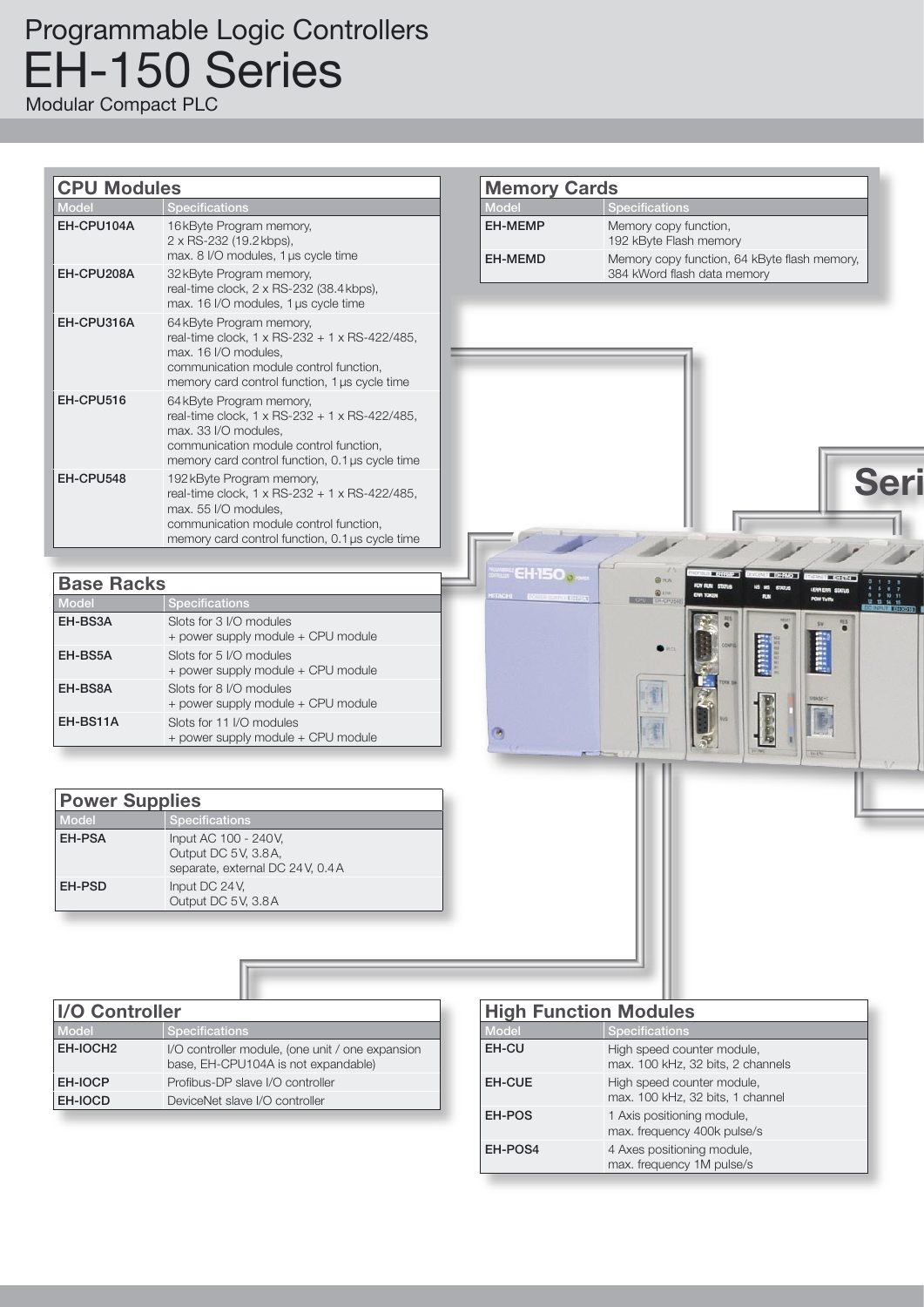| <b>Communication Modules</b> |                                                                                                                                                    |  |  |
|------------------------------|----------------------------------------------------------------------------------------------------------------------------------------------------|--|--|
| Model                        | <b>Specifications</b>                                                                                                                              |  |  |
| EH-SIO                       | Serial communication module<br>(RS-232C/RS-422/485, Hi-Protocol,<br>Modbus master/slave protocol)                                                  |  |  |
| EH-LNK                       | CPU Link module, coaxial cable                                                                                                                     |  |  |
| EH-RMD                       | DeviceNet based master module for distributed I/O<br>system, 1024 points per master module,<br>63 slave stations can be connected to one master    |  |  |
| EH-RMP                       | Profibus-DP based master module for distributed I/O<br>system, 1024 points per master module,<br>124 slave stations can be connected to one master |  |  |
| FH-FTH                       | Ethernet module TCP/IP/, UDP/IP protocol, 10Mbps                                                                                                   |  |  |



| <b>Analog Output Modules</b> |                                                                                         |  |  |  |  |
|------------------------------|-----------------------------------------------------------------------------------------|--|--|--|--|
| Model                        | <b>Specifications</b>                                                                   |  |  |  |  |
| EH-AY4I                      | Analog output, 12 bits resolution                                                       |  |  |  |  |
|                              | 4ch current (4 - 20 mA)                                                                 |  |  |  |  |
| EH-AY4V                      | Analog output, 12 bits resolution                                                       |  |  |  |  |
|                              | 4ch voltage $(0 - 10V)$                                                                 |  |  |  |  |
| EHAY4H                       | Analog output, 12 bits resolution                                                       |  |  |  |  |
| EH-AY22                      | 4ch voltage $(-10 \text{ to } + 10 \text{ V})$                                          |  |  |  |  |
|                              | Analog output, 12 bits resolution<br>2ch current (4 - 20 mA) +                          |  |  |  |  |
|                              | 2ch voltage (0 - 10 V)                                                                  |  |  |  |  |
| EH-AY2H                      | Analog output, 12 bits resolution                                                       |  |  |  |  |
|                              | 2ch voltage $(-10 \text{ to } +10 \text{ V})$                                           |  |  |  |  |
| EH-AYH8M                     | Analog output, 12 bits resolution                                                       |  |  |  |  |
|                              | 8ch [voltage (0 - 10 V), or current (0 - 22 mA, 4 - 22 mA)]                             |  |  |  |  |
|                              |                                                                                         |  |  |  |  |
| <b>Output Modules</b>        |                                                                                         |  |  |  |  |
| <b>Model</b>                 | <b>Specifications</b>                                                                   |  |  |  |  |
| EH-YT8                       | 8 points, DC 12/24V, transistor output,                                                 |  |  |  |  |
|                              | removable terminal block, sink type, 0.5A                                               |  |  |  |  |
| EH-YT16                      | 16 points, DC 12/24V, transistor output,                                                |  |  |  |  |
| EH-YT32                      | removable terminal block, sink type, 0.5A<br>32 points, DC 12/24V, transistor output,   |  |  |  |  |
|                              | connector type, sink type, 0.2A                                                         |  |  |  |  |
| EH-YT32E                     | 32 points, DC 12/24V, transistor output,                                                |  |  |  |  |
|                              | european connector type, sink type, 0.2A                                                |  |  |  |  |
| EH-YT64                      | 64 points, DC 12/24V, transistor output,                                                |  |  |  |  |
|                              | connector (2x) type, sink type, 0.1 A                                                   |  |  |  |  |
| EH-YTP8                      | 8 points, DC 12/24V, transistor output,                                                 |  |  |  |  |
|                              | removable terminal block, source type, 0.5A                                             |  |  |  |  |
| EH-YTP16                     | 16 points, DC 12/24V, transistor output,                                                |  |  |  |  |
| EH-YTP16S                    | removable terminal block, source type, 0.5A<br>16 points, DC 12/24V, Transistor Output, |  |  |  |  |
|                              | Removable Terminal Block, Source Type, 0.8A,                                            |  |  |  |  |
|                              | short circuit protection                                                                |  |  |  |  |
| EH-YTP32                     | 32 points, DC 12/24V, transistor output,                                                |  |  |  |  |
|                              | connector type, source type, 0.2A                                                       |  |  |  |  |
| EH-YTP32E                    | 32 points, DC 12/24V, transistor output,                                                |  |  |  |  |
|                              | european connector type, source type, 0.2A                                              |  |  |  |  |
| EH-YTP64                     | 64 points, DC 12/24V, transistor output,<br>connector (2x) type, source type, 0.1 A     |  |  |  |  |
| EH-YS4                       | 4 points, AC 100 - 240V, 0.5A, SSR,                                                     |  |  |  |  |
|                              | photocoupler isolation, removable terminal block                                        |  |  |  |  |
| EH-YR12                      | 12 points, AC 100 - 240 / DC 24V,                                                       |  |  |  |  |
|                              | relay output 2A, photocoupler isolation,                                                |  |  |  |  |
|                              | removable terminal block                                                                |  |  |  |  |
| EH-YR16                      | 16 points, AC 100 - 240 / DC 24V,                                                       |  |  |  |  |
|                              | relay output 2A, photocoupler isolation,<br>removable terminal block                    |  |  |  |  |
| EH-YR8B                      | 8 points, AC 100 - 240 / DC 24V,                                                        |  |  |  |  |
|                              | relay Output 2A, photocoupler isolation,                                                |  |  |  |  |
|                              | removable terminal block, potential free contacts                                       |  |  |  |  |

| <b>Analog Input Modules</b> |                                                                                                                  |  |  |  |
|-----------------------------|------------------------------------------------------------------------------------------------------------------|--|--|--|
| <b>Model</b>                | <b>Specifications</b>                                                                                            |  |  |  |
| EH-AX44                     | Analog input, 12 bits resolution<br>4ch current (4 - 20 mA) +<br>4ch voltage $(0 - 10 V)$                        |  |  |  |
| EH-AXH8M                    | Analog input, 14 bits resolution,<br>8ch [voltage (0 - 10V, -10V to + 10V)<br>or current (0 - 22 mA, 4 - 22 mA)] |  |  |  |
| EH-PT4                      | PT100/1000 input, 4ch, 12 bits resolution                                                                        |  |  |  |
| EH-TC8                      | Thermocouple input module, 8 channels,<br>type K, E, J, T, B, R, S, N                                            |  |  |  |

| <b>Input Modules</b> |                                                                                            |  |  |
|----------------------|--------------------------------------------------------------------------------------------|--|--|
| Model                | <b>Specifications</b>                                                                      |  |  |
| EH-XD8               | 8 points, DC 24 V input, source/sink,<br>photocoupler isolation, removable terminal block  |  |  |
| EH-XD16              | 16 points, DC 24 V input, source/sink,<br>photocoupler isolation, removable terminal block |  |  |
| EH-XD32              | 32 points, DC 24 V input, source/sink,<br>photocoupler isolation, connector type           |  |  |
| EH-XD32E             | 32 points, DC 24 V input, source/sink,<br>photocoupler isolation, european connector type  |  |  |
| EH-XD64              | 64 points, DC 24 V input, source/sink,<br>photocoupler isolation, connector (2x) type      |  |  |
| EH-XA16              | 16 points, AC 85 - 132 V input,<br>photocoupler isolation, removable terminal block        |  |  |
| EX-XAH16             | 16 points, AC 170 - 264 V input,<br>photocoupler isolation, removable terminal block       |  |  |